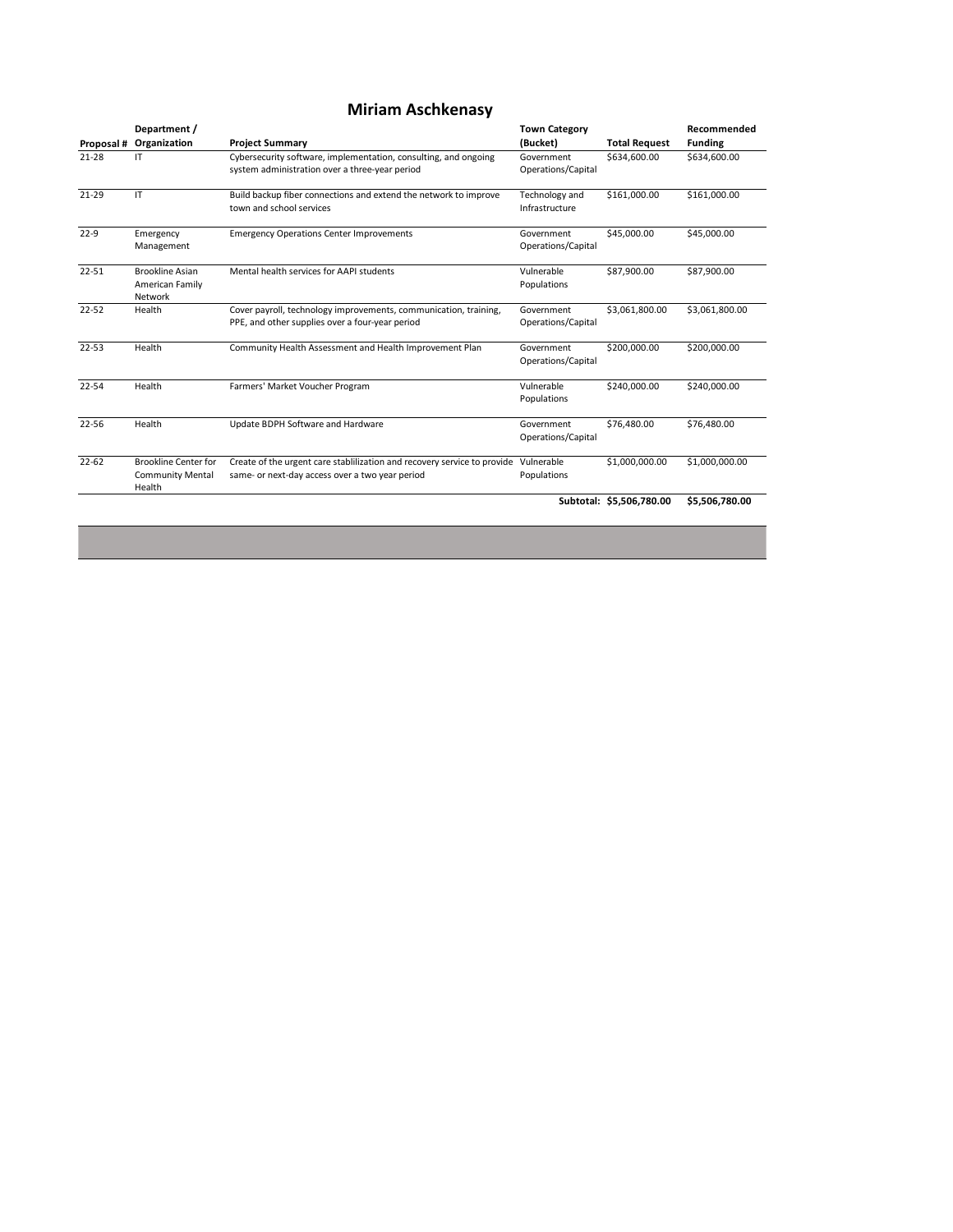|                   | Department /                 |                                                                                      | <b>Town Category</b>     |                      | Recommended    |
|-------------------|------------------------------|--------------------------------------------------------------------------------------|--------------------------|----------------------|----------------|
| <b>Proposal #</b> | Organization                 | <b>Project Summary</b>                                                               | (Bucket)                 | <b>Total Request</b> | <b>Funding</b> |
| $21 - 54$         | <b>Town Clerk</b>            | Purchase Poll Pads to allow increased in-person early voting                         | Government               | \$10,350.00          | \$10,350.00    |
|                   |                              |                                                                                      | Operations/Capital       |                      |                |
| $22 - 1$          | <b>Town Clerk</b>            | Purchase three ballot drop boxes to allow increased mail-in voting                   | Government               | \$8,000.00           | \$8,000.00     |
|                   |                              |                                                                                      | Operations/Capital       |                      |                |
| $22 - 4$          | <b>Steps to Success</b>      | Expand Steps to Success academic and enrichment program to                           | Vulnerable               | \$1,400,000.00       | \$1,000,000.00 |
|                   |                              | kindergarten students                                                                | Populations              |                      |                |
| $22 - 6$          |                              | Brookline Teen Center Brookline Teen Center Equitable Recovery and Program Expansion | Vulnerable               | \$3,000,000.00       | \$2,000,000.00 |
|                   |                              | over a four-year period                                                              | Populations              |                      |                |
| $22 - 7$          | <b>Brookline Interactive</b> | Brookline Interactive Group Recovery and Expansion                                   | <b>Economic Recovery</b> | \$6,163,792.00       | \$3,500,000.00 |
|                   | Group                        |                                                                                      |                          |                      |                |
| $22 - 27$         | Women Thriving, Inc.         | Fund three 8-month training programs run by Women Thriving, Inc.                     | Vulnerable               | \$386,520.00         | \$250,000.00   |
|                   |                              | for immingrant women in work skills, personal finance,                               | Populations              |                      |                |
|                   |                              | health/wellbeing, and more                                                           |                          |                      |                |
| $22 - 35$         | <b>Brookline</b>             | Maintain and expand BIC operations and programs                                      | Government               | \$6,839,873.00       | \$1,000,000.00 |
|                   | Improvement                  |                                                                                      | Operations/Capital       |                      |                |
|                   | Coalition                    |                                                                                      |                          |                      |                |
| 22-36             |                              | Brookline Food Pantry Maintain and expand Brookline Food Pantry's operations and     | Vulnerable               | \$1,000,000.00       | \$300,000.00   |
|                   |                              | programs                                                                             | Populations              |                      |                |

| 22-37     | <b>Fire</b>                              | Temporarily address departmental budget gap and develop<br>community awareness in areas of Diversity and Inclusion                                                                 | Government<br>Operations/Capital | \$40,000.00               | \$40,000.00    |
|-----------|------------------------------------------|------------------------------------------------------------------------------------------------------------------------------------------------------------------------------------|----------------------------------|---------------------------|----------------|
| $22 - 43$ | Finance                                  | Disparity Study on town provisions to underserved communities                                                                                                                      | Vulnerable<br>Populations        | \$360,000.00              | TBD            |
| 22-69     | for the Arts                             | Brookline Commission Brookline Commerical Areas Concert Program                                                                                                                    | <b>Economic Recovery</b>         | \$39,750.00               | \$39,750.00    |
| $22 - 70$ | <b>Brookline Community</b><br>Foundation | Support BCF Safety Net Fund and safety net grantmaking to benefit<br>local nonprofits and organizations providing direct aid to community<br>members in need for a two year period | <b>Economic Recovery</b>         | \$1,000,000.00            | \$500,000.00   |
|           |                                          |                                                                                                                                                                                    |                                  | Subtotal: \$20,248,285.00 | \$8,648,100.00 |

### **Arthur Conquest**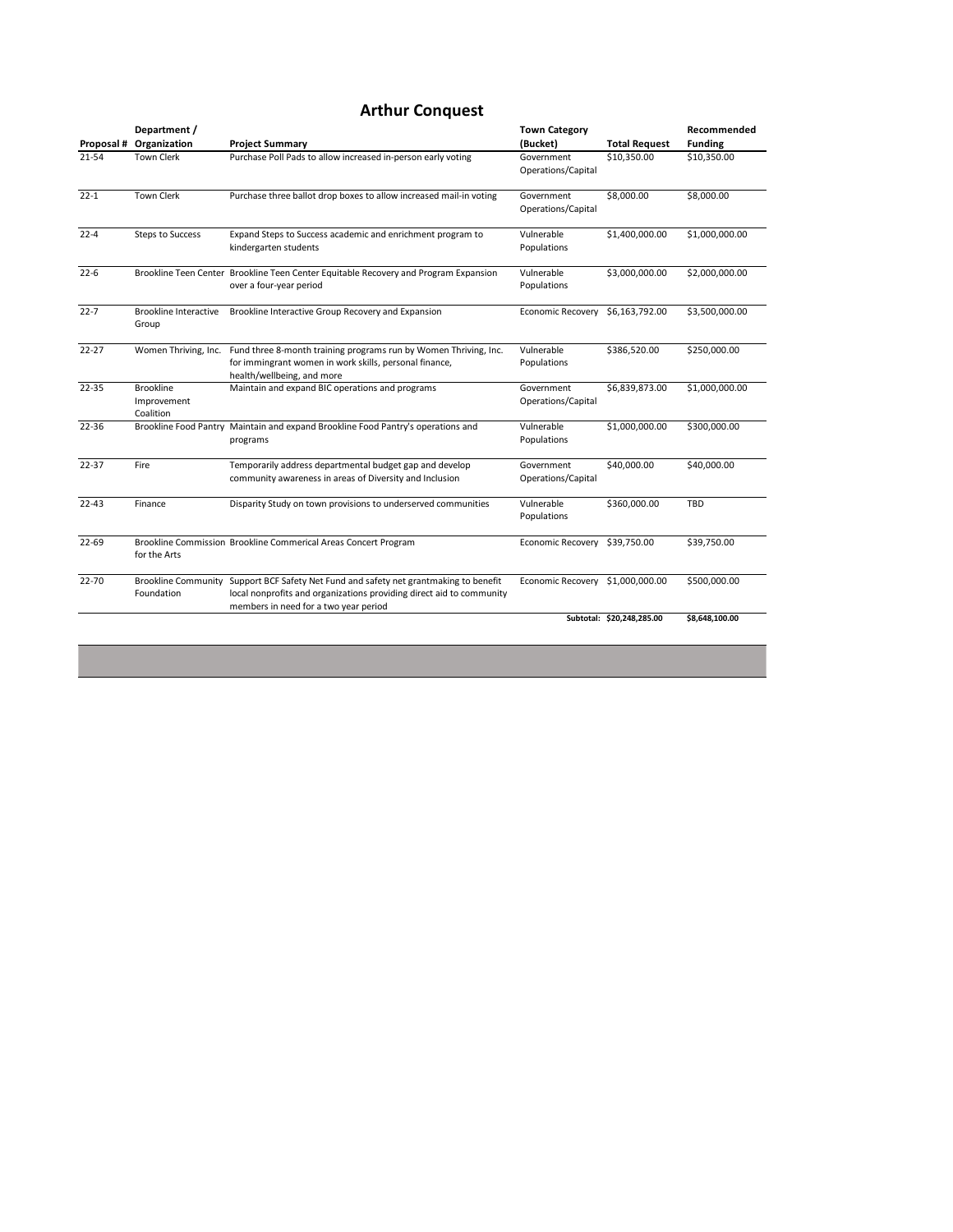|                   | Department /        |                                                                                                                                                    | <b>Town Category</b>                    |                                          | Recommended    |
|-------------------|---------------------|----------------------------------------------------------------------------------------------------------------------------------------------------|-----------------------------------------|------------------------------------------|----------------|
| <b>Proposal #</b> | Organization        | <b>Project Summary</b>                                                                                                                             | (Bucket)                                | <b>Total Request</b>                     | <b>Funding</b> |
| $21 - 34$         | <b>Public Works</b> | Stormwater improvements and develop green infrastructure strategic<br>plan                                                                         | <b>Fechnology and</b><br>Infrastructure | \$1,700,000.00                           | \$1,700,000.00 |
| 21-36             | <b>Public Works</b> | Davis Footpath Bridge Design and Construction                                                                                                      | Government<br>Operations/Capital        | \$13,400,000.00                          | \$1,400,000.00 |
| $21 - 43$         | <b>Public Works</b> | Pedestrian and Commerical Area Lighting Study                                                                                                      | Government<br>Operations/Capital        | \$400,000.00                             | \$400,000.00   |
| $21 - 51$         | <b>Select Board</b> | Provide Fare Free Services for the MBTA Route 66 Bus                                                                                               | Vulnerable<br>Populations               | \$1,200,000.00                           | \$1,200,000.00 |
| $22 - 71$         | <b>Public Works</b> | Pedestrian Safety Study to support town's creation of a Vision Zero<br>Policy and update current Complete Streets and Traffic Calming<br>policies. | Government<br>Operations/Capital        | \$198,000.00                             | \$198,000.00   |
|                   |                     |                                                                                                                                                    |                                         | Subtotal: \$16,898,000.00 \$4,898,000.00 |                |

#### **Brian Kane**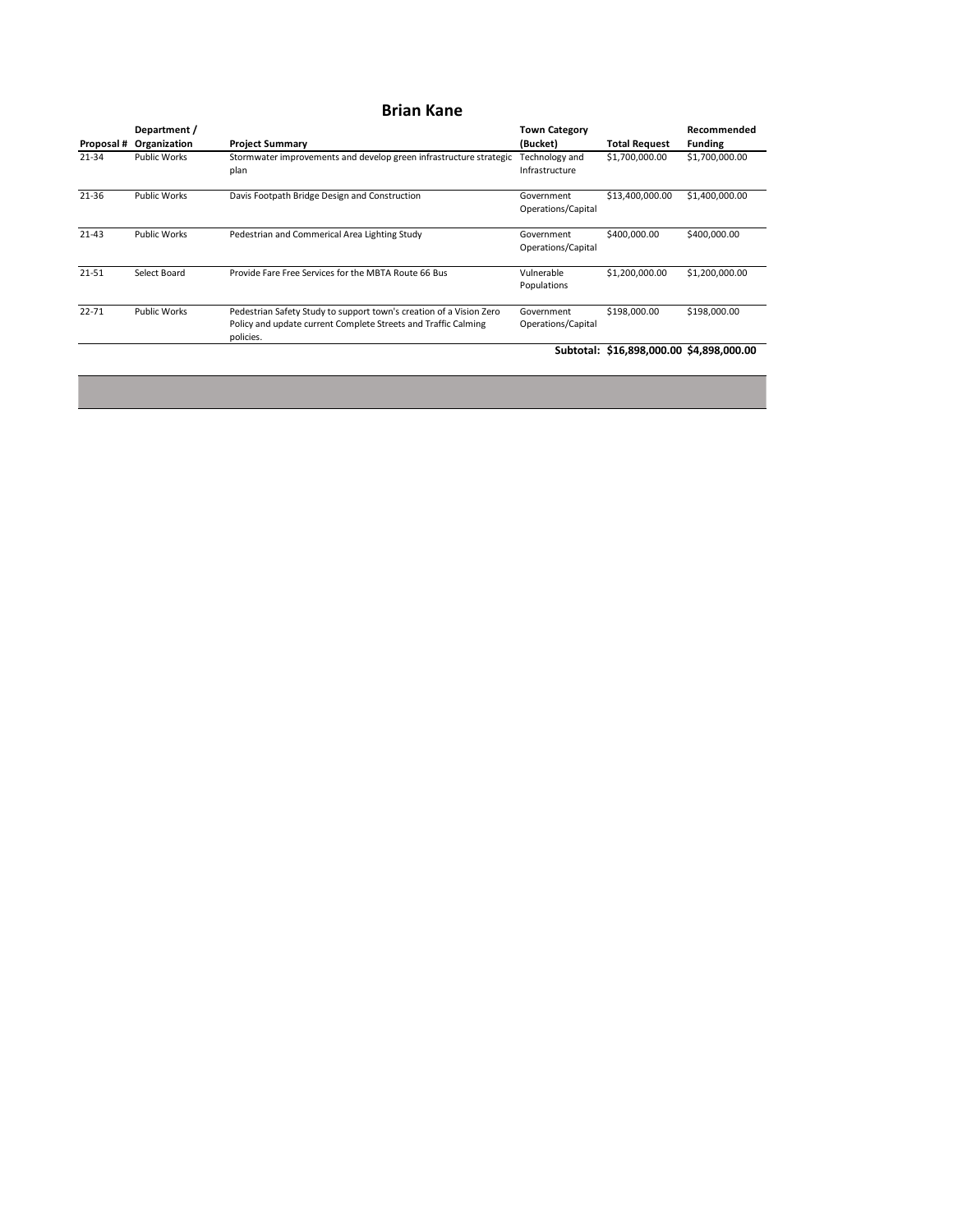|                   | Department /               |                                                                                                                                                                   | <b>Town Category</b>             |                      | Recommended     |
|-------------------|----------------------------|-------------------------------------------------------------------------------------------------------------------------------------------------------------------|----------------------------------|----------------------|-----------------|
| <b>Proposal #</b> | Organization               | <b>Project Summary</b>                                                                                                                                            | (Bucket)                         | <b>Total Request</b> | <b>Funding</b>  |
| $21 - 25$         | Planning/Com Dev           | Fund local share of 108 Centre Street and Kent Street affordable<br>housing units                                                                                 | Vulnerable<br>Populations        | \$7,042,250.00       | \$3,375,000.00  |
| 21-53             | <b>BHA</b>                 | Support maintenance and capital needs at Egmont Street Veterans<br>and Trustman Apartments                                                                        | Vulnerable<br>Populations        | \$16,000,000.00      | \$10,000,000.00 |
| $22 - 8$          | <b>Brookline Broadband</b> | Broadband Fesibility Study and Expansion to Public Housing                                                                                                        | Technology and<br>Infrastructure | \$7,040,000.00       | \$40,000.00     |
| $22 - 18$         | Planning/Com Dev           | Coolidge Corner Storefront Pop-Up Program over a five-year period                                                                                                 | <b>Economic Recovery</b>         | \$365,000.00         | \$365,000.00    |
| $22 - 19$         | Planning/Com Dev           | Coolidge Corner Seasonal Pop-Up Village over a two-year period                                                                                                    | <b>Economic Recovery</b>         | \$400,000.00         | \$400,000.00    |
| $22 - 20$         | Planning/Com Dev           | Centre Street Lot Study to Create a New Public Space in Coolidge<br>Corner                                                                                        | Economic Recovery                | \$650,000.00         | \$650,000.00    |
| $22 - 23$         | Planning/Com Dev           | Youth Engagement in the Expansion of Brookline's Commercial Area<br>Public Parklets and two-years of seasonal maintenance                                         | <b>Economic Recovery</b>         | \$105,000.00         | \$105,000.00    |
| $22 - 24$         | <b>Planning/Com Dev</b>    | Create temporary \$75k/year grant over a three-year period to support Economic Recovery<br>addition of public art and placemaking activations in commercial areas |                                  | \$225,000.00         | \$225,000.00    |

| $22 - 26$ | Planning/Com Dev         | Small business relief grant program                | Economic Recovery \$500,000.00 |              | \$500,000.00                              |
|-----------|--------------------------|----------------------------------------------------|--------------------------------|--------------|-------------------------------------------|
| 22-68     | <b>Public Submission</b> | Provide utility debt relief to Brookline residents | Vulnerable<br>Populations      | \$614,246.82 | \$614,247.00                              |
|           |                          |                                                    |                                |              | Subtotal: \$32,941,496.82 \$16,274,247.00 |
|           |                          |                                                    |                                |              |                                           |

# **Jennifer Raitt**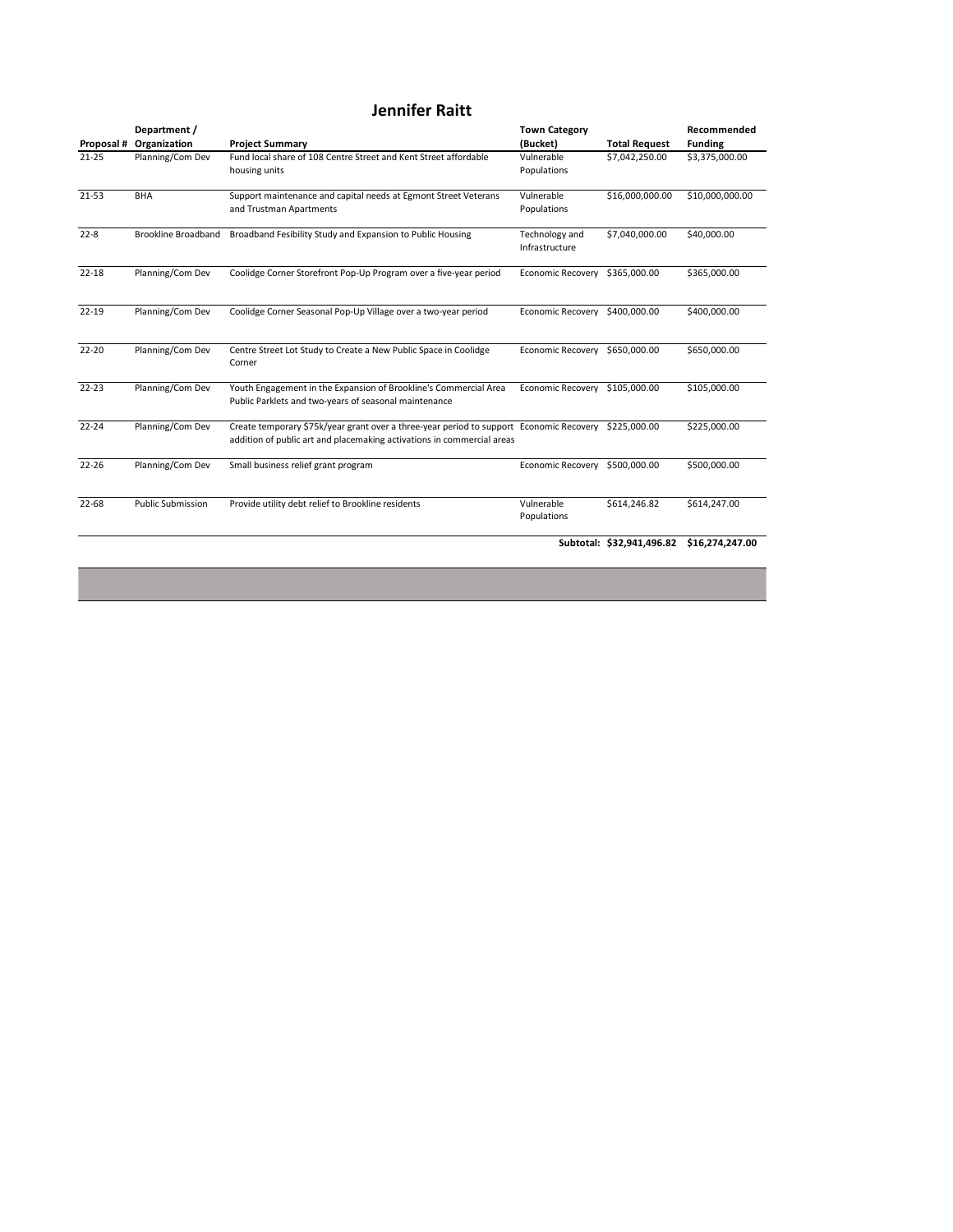|                   | Department /            |                                                                                                                                             | <b>Town Category</b>             |                      | Recommended    |
|-------------------|-------------------------|---------------------------------------------------------------------------------------------------------------------------------------------|----------------------------------|----------------------|----------------|
| <b>Proposal #</b> | Organization            | <b>Project Summary</b>                                                                                                                      | (Bucket)                         | <b>Total Request</b> | <b>Funding</b> |
| $21 - 15$         | Recreation              | Rehire 2 FT recreation leader positions for a one-year period                                                                               | Government<br>Operations/Capital | \$100,000.00         | \$100,000.00   |
| $21 - 18$         | Library                 | Furnishings and supplies to manage patron traffic and ensure safe<br>indoor capacity                                                        | Government<br>Operations/Capital | \$6,667.99           | \$6,667.99     |
| $21 - 19$         | Library                 | PPE, cleaning supplies, and equiping separate break rooms with<br>appliances to ensure health commissioner compliance                       | Government<br>Operations/Capital | \$1,643.93           | \$1,643.93     |
| $21 - 21$         | Library                 | Upgrade public-use desktop computers to Chromeboxes                                                                                         | Government<br>Operations/Capital | \$10,632.00          | \$10,632.00    |
| $21 - 22$         | Library                 | Assistance in sustaining affordable public printing service                                                                                 | Government<br>Operations/Capital | \$14,771.24          | \$14,771.24    |
| $21 - 24$         | Library                 | Upgrade public-use laptops for checkout to Chromebooks                                                                                      | Government<br>Operations/Capital | \$19,732.73          | \$19,732.73    |
| 21-30             | Library                 | Purchase 4 solar-powered charging stations for outdoor wifi and<br>seating areas                                                            | Technology and<br>Infrastructure | \$9,987.36           | \$9,987.36     |
| 21-38             | <b>Public Works</b>     | St. Paul Street Renovation for All-User Mobility Access                                                                                     | Vulnerable<br>Populations        | \$4,000,000.00       | \$4,000,000.00 |
| 21-40             | <b>Public Works</b>     | Create FT code enforcement inspector over a four-year period and<br>purchase EV pick-up                                                     | Government<br>Operations/Capital | \$545,000.00         | \$545,000.00   |
| $22 - 5$          | <b>Steps to Success</b> | Double scholarship funding under Steps to Success's College Success<br>Initiative over a four-year period                                   | Vulnerable<br>Populations        | \$1,000,000.00       | \$1,000,000.00 |
| $22 - 13$         | Emergency<br>Management | Hybrid vehicle for EM staff                                                                                                                 | Government<br>Operations/Capital | \$27,500.00          | \$27,500.00    |
| $22 - 14$         | Commerce                | Brookline Chamber of 12-week Restaurant Resiliency Seminar for 15 restaurants in Brookline Economic Recovery                                |                                  | \$164,900.00         | \$164,900.00   |
| $22 - 15$         | Commerce                | Brookline Chamber of Fund Restaurants for Brookline to provide meals to food insecure<br>individuals over a four-year period                | Vulnerable<br>Populations        | \$264,000.00         | \$264,000.00   |
| $22 - 25$         | Planning/Com Dev        | Grant Program to incentivize ADA-Accessible Platform Outdoor<br><b>Seating Parklets</b>                                                     | <b>Economic Recovery</b>         | \$150,000.00         | \$150,000.00   |
| $22 - 44$         | Finance                 | Two electric vehicles with charging stations                                                                                                | Government<br>Operations/Capital | \$90,000.00          | \$90,000.00    |
| 22-46             | <b>Council on Aging</b> | Four-year continuation of CARES funded food insecurity programs                                                                             | Vulnerable<br>Populations        | \$195,808.00         | \$195,808.00   |
| $22 - 47$         | <b>Council on Aging</b> | Four-year continuation of CARES funded transportation services for<br>older adults (TRIPPS)                                                 | Vulnerable<br>Populations        | \$394,824.00         | \$394,824.00   |
| 22-48             | Planning/Com Dev        | Hire project manager and energy coaches to support small businesses Economic Recovery<br>in lowering utility costs over a three year period |                                  | \$290,505.00         | \$290,505.00   |
| $22 - 55$         | Health                  | Purchase of vehicle to support public health response                                                                                       | Government<br>Operations/Capital | \$30,000.00          | \$30,000.00    |
| 22-59             | School                  | Address FY23 operating budget deficit from lack of additional ESSER<br>funding                                                              | Government<br>Operations/Capital | \$4,131,521.00       | \$1,775,000.00 |
| 22-60             | <b>Building</b>         | Replenish funds for scanning historical building documents                                                                                  | Government<br>Operations/Capital | \$100,000.00         | \$100,000.00   |
| 22-63             | School                  | HVAC Improvements for schools                                                                                                               | Government<br>Operations/Capital | \$1,475,000.00       | \$1,475,000.00 |
| $22 - 64$         | School                  | Rehabilitation and upgrades for schools                                                                                                     | Government<br>Operations/Capital | \$250,000.00         | \$250,000.00   |
|                   |                         |                                                                                                                                             |                                  |                      |                |

## **John VanScoyoc**